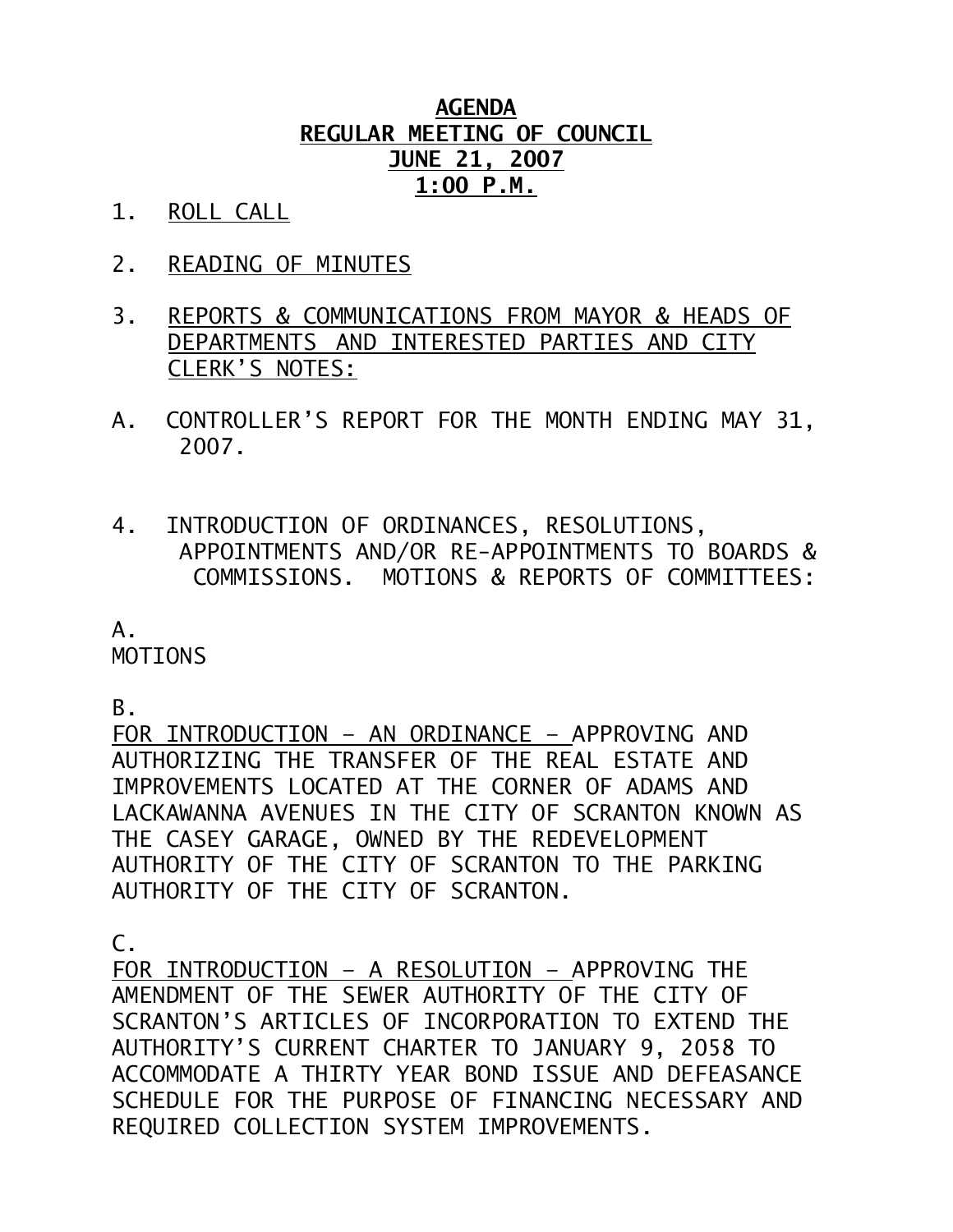### 5. CONSIDERATION OF ORDINANCES – READING BY TITLE

### A. NO BUSINESS AT THIS TIME.

#### 6. FINAL READING OF RESOLUTIONS AND ORDINANCES – CONSIDERATION FOR ADOPTION:

A.

FOR CONSIDERATION BY THE COMMITTEE ON FINANCE – FOR ADOPTION – FILE OF COUNCIL NO. 98, 2007 - CREATING AND ESTABLISHING SPECIAL CITY ACCOUNT NO. 02.229586 ENTITLED "SCRANTON POLICE CRIME SCENE UNIT INVESTIGATION" TO RECEIVE AND DISBURSE FUNDS FROM AND FOR THE CRIME SCENE UNIT OF THE SCRANTON POLICE DEPARTMENT.

B.

FOR CONSIDERATION BY THE COMMITTEE ON FINANCE – FOR ADOPTION – FILE OF COUNCIL NO. 99, 2007 - CREATING AND ESTABLISHING SPECIAL CITY ACCOUNT NO. 02.229587 ENTITLED "SCRANTON POLICE DEPARTMENT ATHLETIC LEAGUE" TO RECEIVE AND DISBURSE FUNDS FOR AFTER SCHOOL PROGRAMS FOR CITY RESIDENTS AND PURCHASING EQUIPMENT NEEDED FOR SUCH PROGRAMS.

C.

FOR CONSIDERATION BY THE COMMITTEE ON RULES – FOR ADOPTION – RESOLUTION NO. 151, 2007 - RE-APPOINTING ROBERT SHUMAKER, 702 STAFFORD AVE., SCRANTON, PENNSYLVANIA, 18505, AS A MEMBER OF THE BOARD OF ZONING APPEALS FOR THE CITY OF SCRANTON. MR. SHUMAKER'S ORIGINAL TERM WILL EXPIRE ON JULY 1, 2007 AND HIS NEW TERM WILL EXPIRE ON JULY 1, 2010.